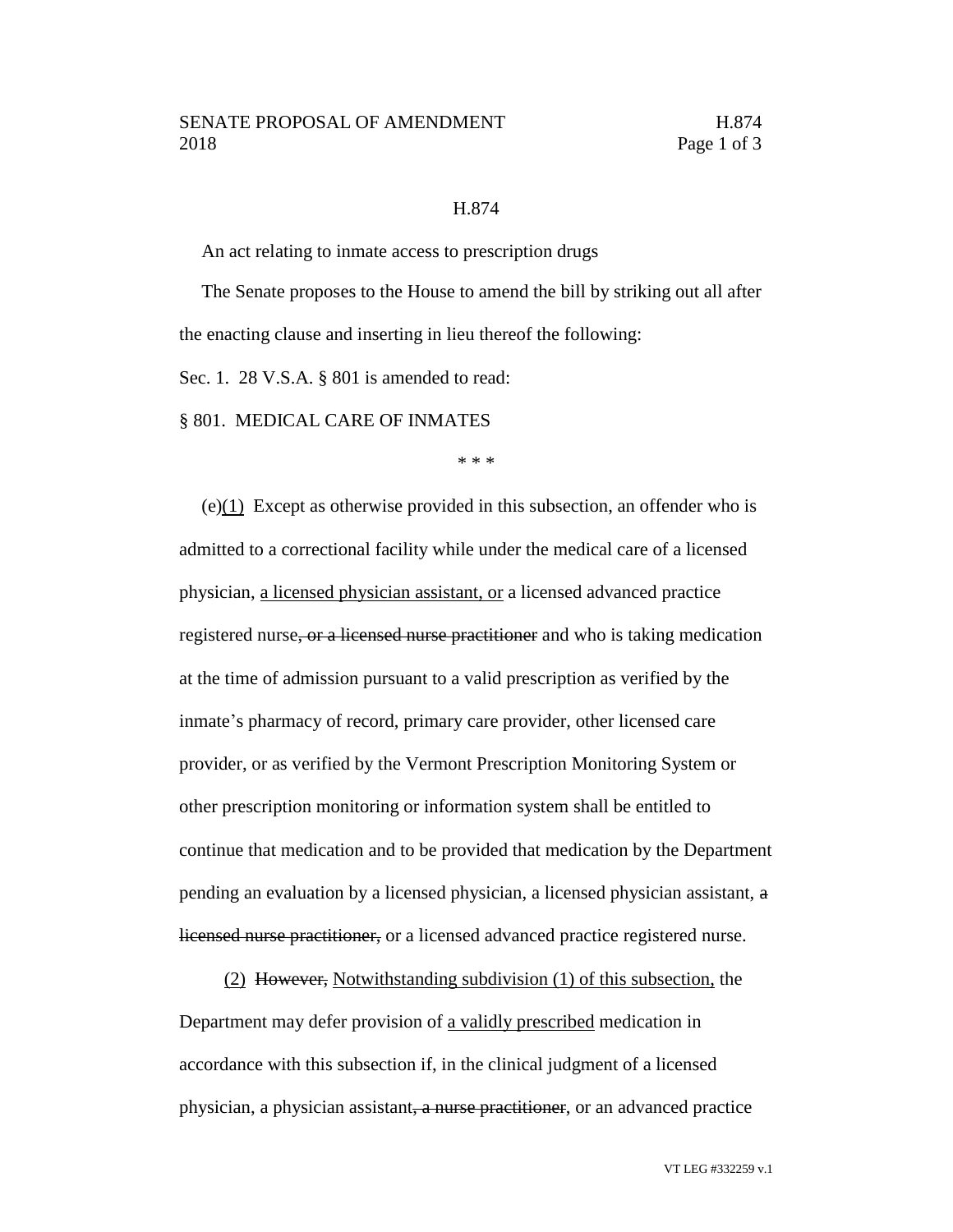registered nurse, it is not in the inmate's best interest medically necessary to continue the medication at that time.

(3) The licensed practitioner who makes the clinical judgment to discontinue a medication shall enter cause the reason for the discontinuance to be entered into the inmate's permanent medical record, specifically stating the reason for the discontinuance. The inmate shall be provided, both orally and in writing, with a specific explanation of the decision to discontinue the medication and with notice of the right to have his or her community-based prescriber notified of the decision. If the inmate provides signed authorization, the Department shall notify the community-based prescriber in writing of the decision to discontinue the medication.

(4) It is not the intent of the General Assembly that this subsection shall create a new or additional private right of action.

\* \* \*

## Sec. 2. DATA COLLECTION

(a) The Department of Corrections shall collect information on: how often a medication for which an inmate has a valid prescription is continued or discontinued upon incarceration at each correctional facility, the name of the medication, and the reason for discontinuance.

(b) The Department shall collect this information for a period of at least six months and provide a written report of its findings based on the data collected, including a breakdown by correctional facility of record, to the House